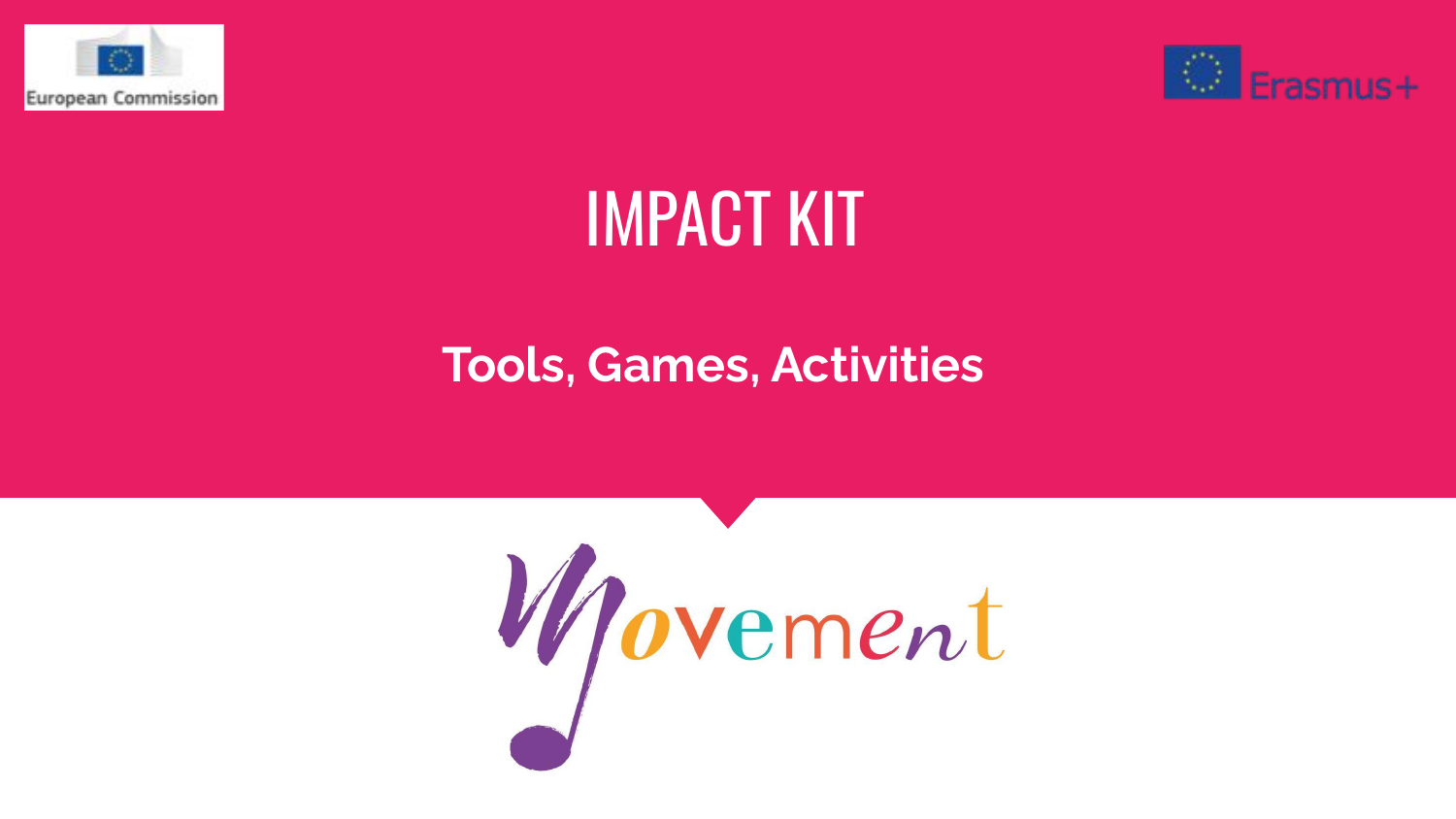## Memorandum



MOVEMENT is based on the idea that music is a way to discover and be an active part of the world.

Music is a discipline that opens students' mind beyond technical and creative aspects: resiliency, socio-emotional skills, creativity, disruptive and divergent thinking, learn to learn, communication and more.

The MOVEMENT project approach is a non-traditional music based on an innovative pedagogical model called "reticular teaching approach linked to "El Sistema" Abreu method which ratio is to convey together all the music elements in a "learning by doing" collective/social approach.

MOVEMENTS aims to tackle two intertwined challenges.

The first one is the need to strengthen the resiliency and adaptability of children under cognitive, emotional and social aspects (particularly relevant for more vulnerable students).

The second one is the recognition of music and in general creative practices in schools as not just recreational components but as a key feature to build the citizens of tomorrow with a set of transversal skills.